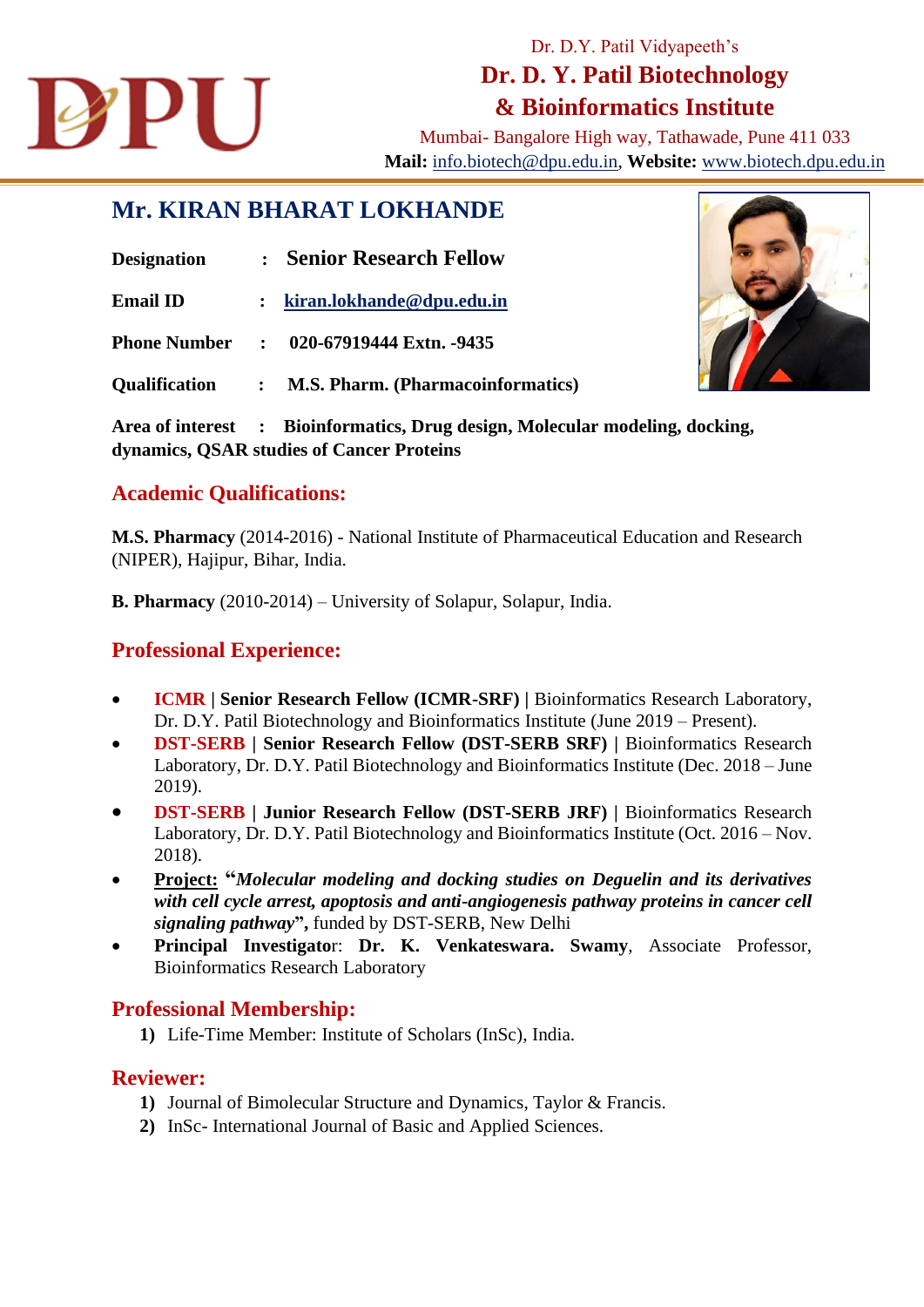### **Projects Undertaken:**

- **1)** Worked and submitted an academic project on, **"Discovery of novel GPR3 inhibitors using structure based and ligand based approaches".** During the course of M.S. Pharmacy (2014-2016), NIPER, Hajipur, India.
- **2)** Worked and submitted an academic project on, **"Biodegradable Polymer as Drug Delivery System",** during the course of T.Y. B. Pharmacy (2012-2013), College of Pharmacy Akluj, university of Solapur, Solapur, India.

#### **Computer Skills:**

- 1) **Operating System:** Window, Ubuntu, Linux
- 2) **Languages:** JAVA, C++, Python, R, Perl
- 3) **Database:** Oracle, SQL query

#### **Bioinformatics Tools and Software:**

**1) Schrödinger:** 

Maestro, Canvas, Confgen, Desmond, e-Pharmacophore, Glide, Induced Fit, Jaguar, LigPrep, Maestro, Phase, Prime, Protein Preparation Wizard, QikProp, SiteMap, Shape Screening, Water Map, Epik, Bioluminate.

- **2) Gromacs, AutoDock, AutoDockVina, FlexX, Pymol, SPDBV, Molinspration, Marvin, VMD, COOT, Avogadro.**
- **3) Protein Modelling:**

I-Tasser, SwissModel, Modeller**.** 

#### **Awards and Fellowship:**

- 1) **InSc Research Excellence Award** 2020,
- 2) **ICMR SRF Award** 2019,
- 3) Fellowship of **DST-SERB** funded by Department of Science & Technology-Science and Engineering Research Board, Govt. of India, (2016-2019),
- 4) Fellowship of **NIPER** funded by Ministry of Chemicals and Fertilizers, Govt. of India, during the course of M.S. Pharm, (2014-2016),
- 5) Qualified **GPAT** 2014,
- 6) Qualified **NIPER-JEE** 2014.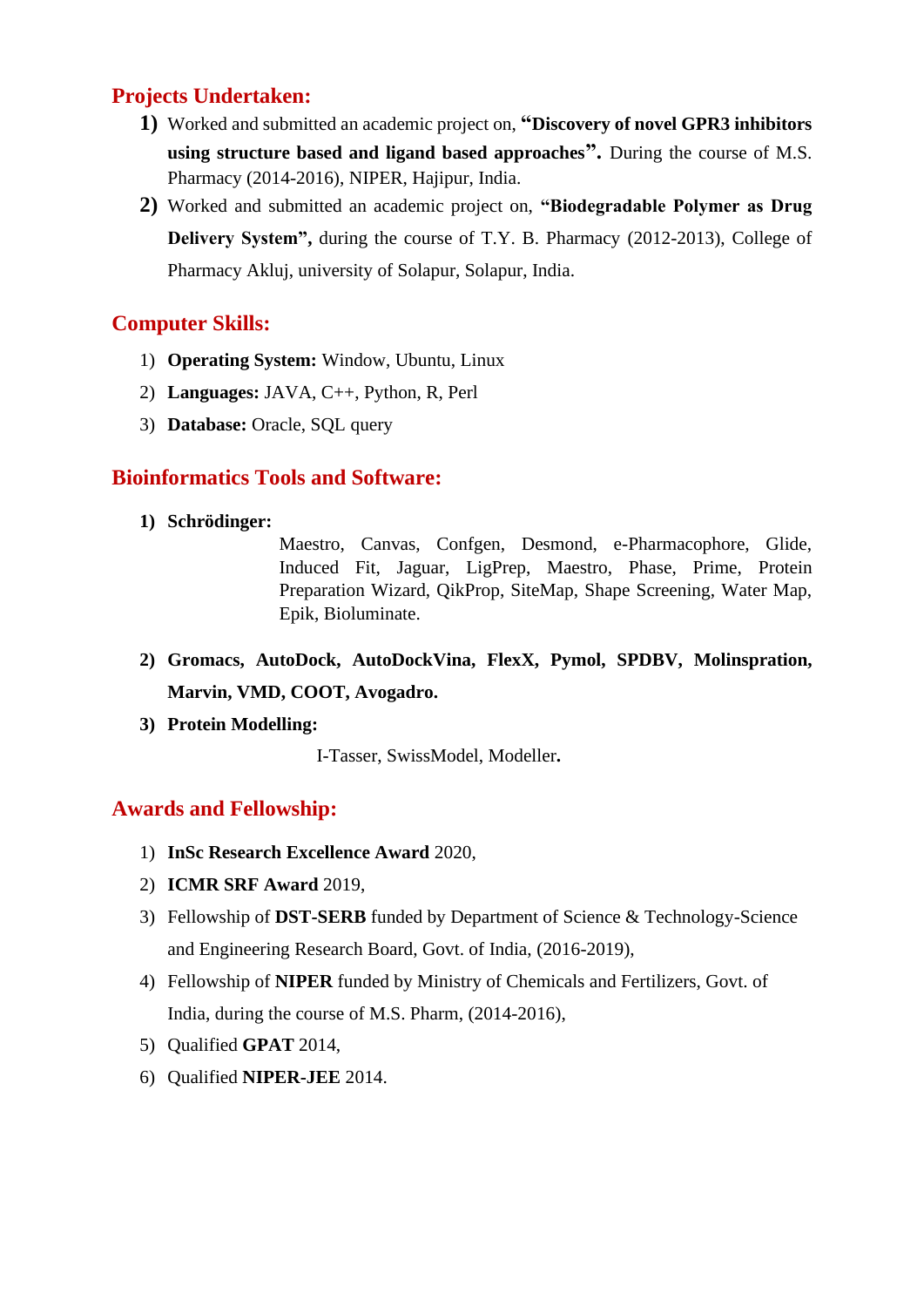### **International Publications:**

- **1. Lokhande, K.,** Nawani, N., K Venkateswara, S., & Pawar, S. (2020). Biflavonoids from Rhus succedanea as probable natural inhibitors against SARS-CoV-2: a molecular docking and molecular dynamics approach. *Journal of biomolecular structure & dynamics*, 1–13. [https://doi.org/10.1080/07391102.2020.1858165.](https://doi.org/10.1080/07391102.2020.1858165)
- **2. Lokhande, K. B.,** Apte, G. R., Shrivastava, A., Singh, A., Pal, J. K., K Venkateswara Swamy, & Gupta, R. K. (2020). Sensing the interactions between carbohydrate-binding agents and N-linked glycans of SARS-CoV-2 spike glycoprotein using molecular docking and simulation studies. *Journal of biomolecular structure & dynamics*, 1–19. Advance online publication. https://doi.org/10.1080/07391102.2020.1851303.
- **3.** Gupta, R. K., Apte, G. R., **Lokhande, K. B**., Mishra, S., & Pal, J. K. (2020). Carbohydrate-Binding Agents: Potential of Repurposing for COVID-19 Therapy. *Current protein & peptide science*, 10.2174/1389203721666200918153717. Advance online publication. https://doi.org/10.2174/1389203721666200918153717.
- **4. Kiran Bharat Lokhande,** Sangeeta Ballav, Rohit Singh Yadav, K Venkateswara Swamy, Soumya Basu. Probing intermolecular interactions and binding stability of kaempferol, quercetin and resveratrol derivatives with PPAR-γ: docking, molecular dynamics and MM/GBSA approach to reveal potent PPAR- γ agonist against cancer**. (2020),** *Journal of Biomolecular Structure and Dynamics*, 1-11. Doi: 10.1080/07391102.2020.1820380.
- **5. Kiran Bharat Lokhande**, Tanushree Banerjee, K Venkateswara Swamy, Manisha Deshpande. An In silico scientific basis for LL-37 as a therapeutic and Vitamin D as preventive for Covid-19. **(2020),** *ChemRxiv (Preprint).* Doi: 10.26434/chemrxiv.12928202.v1.
- **6. Kiran Bharat Lokhande**, Sangeeta Ballav, Nachiket Thosar, K Venkateswara Swamy, Soumya Basu. Exploring conformational changes of PPAR-V complexed with novel kaempferol, quercetin, and resveratrol derivatives to understand binding mode assessment: a small-molecule checkmate to cancer therapy. **(2020),** *Journal of Molecular Modeling*. 26(9):1-12: Doi: 10.1007/s00894-020-04488-0.
- **7.** Afrin Mansuri, **Kiran Lokhande**, Supriya Kore, Swapnil Gaikwad, Neelu Nawani, K Venkateswara Swamy, Manisha Junnarkar, Sarika Pawar. Antioxidant, anti-quorum sensing, biofilm inhibitory activities and chemical composition of Patchouli essential oil: in vitro and in silico approach. **(2020),** *Journal of Biomolecular Structure and Dynamics*, 1-12. Doi: 10.1080/07391102.2020.1810124.
- **8. Kiran Bharat Lokhande**, Sayali Doiphode, Renu Vyas, K Venkateswara Swamy. Molecular docking and simulation studies on SARS-CoV-2 Mpro reveals Mitoxantrone, Leucovorin, Birinapant, and Dynasore as potent drugs against COVID-19. **(2020),** *Journal of Biomolecular Structure and Dynamics*, 1-12. Doi: 10.1080/07391102.2020.1805019.
- **9.** Rushikesh Patel, Ajay Kumar, **Kiran Bharat Lokhande**, KV Swamy, Prof Sharma, Nilesh Kumar. Molecular Docking and Simulation Studies Predict Lactyl-CoA as the Substrate for P300 Directed Lactylation. **(2020),** *ChemRxiv (Preprint).* Doi:10.26434/chemrxiv.12770360.v1.
- **10.** Priti Prabhakar Yewale, **Kiran Bharat Lokhande**, Aishwarya Sridhar, Monika Vaishnav, Faisal Ahmad Khan, Abul Mandal, Kakumani Venkateswara Swamy, Jana Jass, Neelu Nawani. Molecular profiling of multidrug-resistant river water isolates: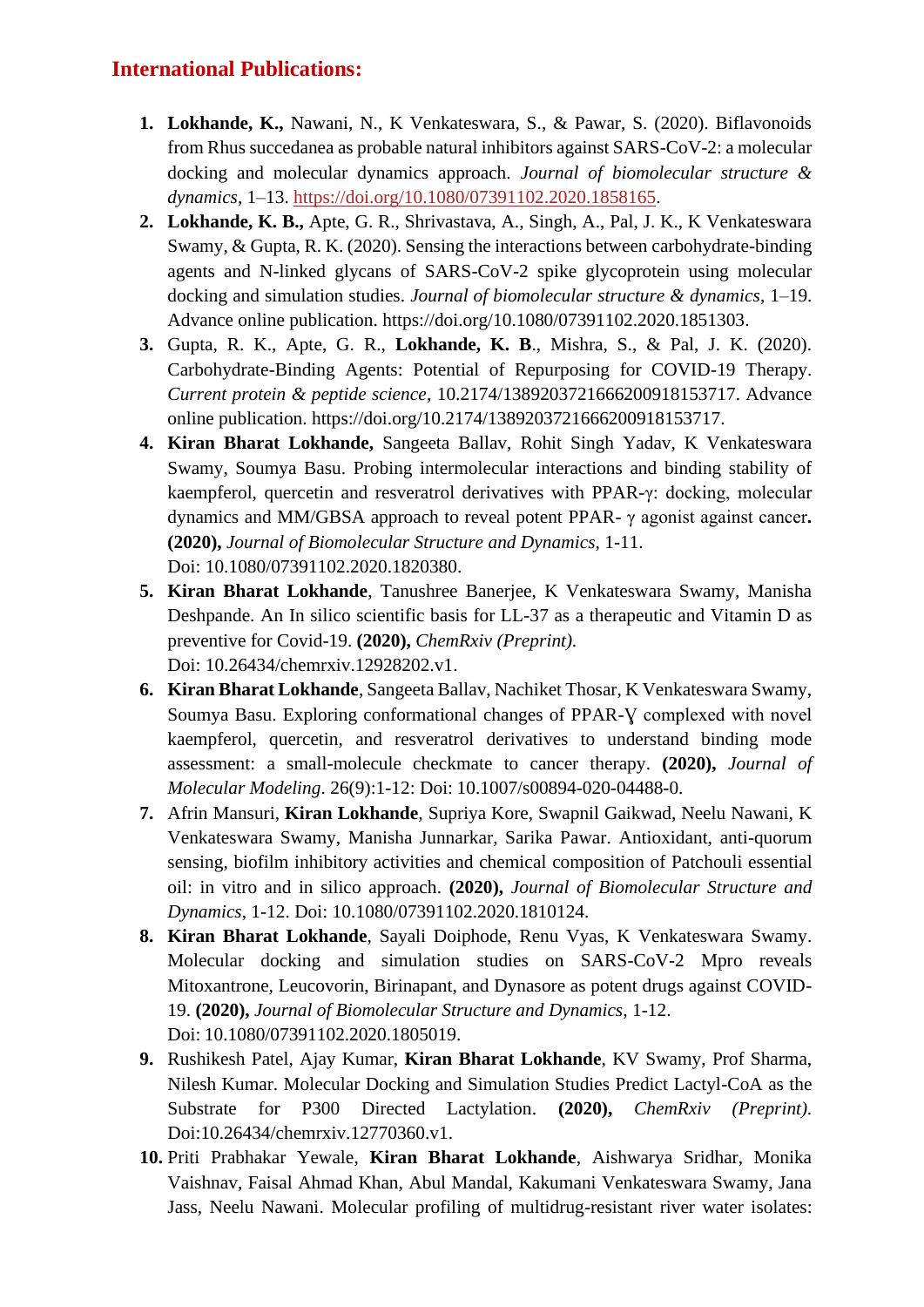insights into resistance mechanism and potential inhibitors. **(2020),** *Environmental Science and Pollution Research*, 27(22): 27279-27292. Doi: 10.1007/s11356-019- 05738-2.

- **11.** Sagar Rohidas Nagare, **Kiran Bharat Lokhande**, Kakumani Venkateswara Swamy. Molecular docking studies of flavanone and its derivatives on pi3k pathway to search for potential target against cancer. **(2020),** *Journal of Dental Research and Review*, 7(5): S26-S29.
- **12.** Rohit D Gupta, Krish Parekh, Vaishnavi U Warrier, **Kiran Bharat Lokhande,** K Venkateswara Swamy, Rajkumar S Sood, Rajesh Kumar Gupta*.* Purification and Characterization of Pectins from Abelmoschus esculentus (Okra Pods) and Citrus limetta (Citrus Peels) and in silico Binding Study of Pectin and Pectic Polysaccharides with Galectin‑1. **(2020),** *Journal of Dental Research and Review,* 7(5): S41-S48.
- **13.** Sangeeta Ballav, **Kiran Bharat Lokhande**, Ipshita Dabhi, Sonal Inje, Amit Ranjan, K Venkateswara Swamy, Soumya Basu. Designing novel quercetin derivatives as matrix metalloproteinase-9 inhibitors in colon carcinoma: An In vitro and in silico approach. **(2020),** *Journal of Dental Research and Review*, 7(5): S30-S35.
- **14.** Anwesha Deep Dutta, Ajay Kumar, **Kiran Lokhande**, Manmohan Mitruka, Jayanta K Pal, Sachin C Sarode, Nilesh Kumar Sharma. Detection of oncometabolites 1 methylnicotinamide, nicotine imine and N-Methylnicotinium in nails of oral cancer patients and prediction of them as modulators of DNMT1. **(2020),** *medRxiv (Preprint).* Doi: 10.1101/2020.09.20.20198101.
- **15.** Prajkta B Kothawade**, Kiran B Lokhande**, K Venkateswara Swamy, Sohan S Chitlange, Asha B Thomas. Novel nitrogen-containing heterocyclic compounds in GPR109A as an anti-hyperlipidemic: Homology modeling, docking, dynamic simulation studies. **(2020),** *Journal of Research in Pharmacy*, 24(4):451-463. Doi: 10.35333/jrp.2020.193.
- **16.** Ajay Kumar, Jainish Kothari, Sethamma TN Sinchana, **Kiran Lokhande**, KV Swamy, Nilesh Kumar Sharma. Novel antiproliferative tripeptides block AP-1 transcriptional complex by in silico approach. **(2020),** *bioRxiv (Preprint).*  Doi:10.1101/2020.05.08.083972.
- **17.** Priti Prabhakar Yewale, **Kiran Bharat Lokhande**, Aishwarya Sridhar, Monika Vaishnav, Faisal Ahmad Khan, Abul Mandal, Kakumani Venkateswara Swamy, Jana Jass, Neelu Nawani. Molecular profiling of multidrug-resistant river water isolates: insights into resistance mechanism and potential inhibitors. **(2020),** *Environ Sci. Pollut. Res.* 1-14. Doi: 10.1007/s11356-019-05738-2.
- **18.** Sneha R Chandani, **Kiran B Lokhande, K Venkateshwara Swamy**, Rabindra K Nanda, Sohan S Chitlange. Data on docking of phytoconstituents of Actinidia deliciosa on dengue viral targets. **(2019),** *Data in Brief,* 24, Article 103996. Doi: 10.1016/j.dib.2019.103996.
- **19.** Sejal P Gandhi, **Kiran B Lokhande**, Venkateswara K Swamy, Rabindra K Nanda, Sohan S Chitlange. Computational data of phytoconstituents from Hibiscus rosasinensis on various anti-obesity targets. (2019), *Data in Brief,* 24, Article 103994. Doi: 10.1016/j.dib.2019.103994.
- **20. Kiran Bharat Lokhande**, Shuchi Nagar, K Venkateswara Swamy. Molecular interaction studies of Deguelin and its derivatives with Cyclin D1 and Cyclin E in cancer cell signaling pathway: The computational approach. **(2019).** *Scientific Reports,*  9(1), 1-13. Doi: 10.1038/s41598-018-38332-6.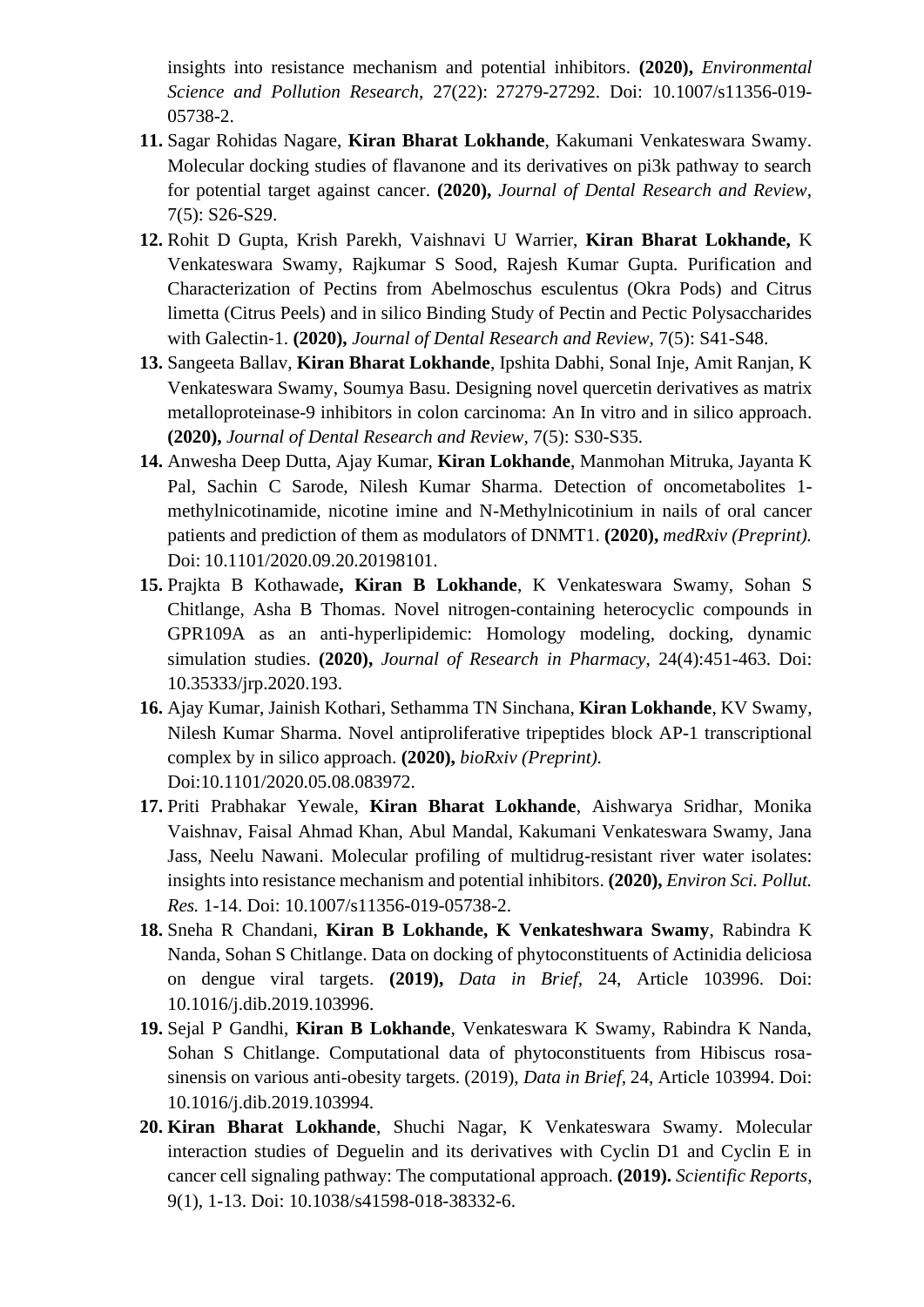- **21.** Pulakuntla S Reddy, **Kiran Bharat Lokhande**, Shuchi Nagar, Vaddi Damodara Reddy, P Sushma Murthy, K Venkateswara Swamy. Molecular modeling, docking, dynamics and simulation of Gefitinib and its derivatives with EGFR in non-small cell lung cancer. **(2018),** *Curr Comput Aided Drug Des.* 14(3):246-252. Doi: 10.2174/1573409914666180228111433.
- **22.** Gadamsetty Saayi Krushna, Vutharadhi Leela Shivaranjani, Jolapuram Umamaheswari, Cheemanapalli Srinivasulu, Shaik Althaf Hussain, Mohammed Abdul Kareem, Vaddi Damodara Reddy, Daoud Ali, **Kiran Bharat Lokhande**, K Venkateswara Swamy, Lakshmi Devi Kodidhela. In vivo and molecular docking studies using whole extract and phytocompounds of Aegle marmelos fruit protective effects against Isoproterenol-induced Myocardial infarction in rats. **(2017),** *Biomedicine & Pharmacotherapy,* 91:880-889. Doi: 10.1016/j.biopha.2017.04.115.

#### **Abstracts in Conference Proceedings:**

- 1) **Lokhande, Kiran** and Swamy, K. Venkateswara, Molecular Design, Docking and Dynamic Studies of Novel B, C-Ring Truncated Deguelin Derivatives with Cyclin D1 and Cyclin E (January 15, 2020). *Proceedings of International Conference on Drug Discovery (ICDD) 2020*, Available at SSRN: [https://ssrn.com/abstract=3527996.](https://ssrn.com/abstract=3527996)
- 2) K Venkateswara Swamy and **Kiran Bharat Lokhande**. Molecular modeling, docking, dynamics and simulation of deguelin and its derivatives with cyclin D1 and cyclin E in cancer cell signaling pathway. *J Proteomics Bioinform,* 10:11(Suppl.), **(2017).** DOI: 10.4172/0974-276X-C1-106.
- *3)* Prachi Bhole, **Kiran Bharat Lokhande**, Shuchi Nagar, K. Venkateswara Swamy*.*  Molecular Docking and Molecular Dynamics Simulation studies of DHFR inhibitors in Plasmodium falciparum. *Can J Biotech* **(2017)**, Volume 1, Special Issue, Page 23, DOI: [https://doi.org/10.24870/cjb.2017-a11.](https://doi.org/10.24870/cjb.2017-a11)
- 4) Rohit Singh Yadav, **Kiran Bharat Lokhande**, Vaddi Damodara Reddy, K. Venkateswara Swamy. Molecular Docking and Molecular Dynamic studies of Phytocompounds with HIF-1 $\alpha$ , HIF-2 $\alpha$ , and SREBP1c to explore its Inhibitory Effect on Metabolic disorders and in Cancer. *Can J Biotech* **(2017)**, Volume 1, Special Issue, Page 25, DOI: https://doi.org/10.24870/cjb.2017-a13.

#### **Seminars/Webinars/Symposium/Conferences/ Workshops:**

- 1) National Symposium on **"***Recent Advances in Modern Biology and Biotechnology*  2019", organized by Dr. D.Y. Patil Biotechnology and Bioinformatics Institute, Pune, during  $14<sup>th</sup>$  to  $16<sup>th</sup>$  March, 2019.
- 2) *"Industry-Academia Conclave 2018 (IAC2018)"* organized by Dr. D.Y. Patil Biotechnology and Bioinformatics Institute, Pune, during  $23<sup>rd</sup>$  to  $24<sup>th</sup>$  Feb, 2018.
- 3) International webinar on *"An Introduction to Schrödinger's Python API",* organized by Schrödinger on 11<sup>th</sup> January, 2018.
- 4) *International symposium on "Novel Targets for Cancer Therapy",* organized by Interdisciplinary science and technology Research Academy (ISTRA), Azam Campus, Pune, held o 5<sup>th</sup> January 2018.
- 5) *"International Conference on Drug Design"* organized by Schrödinger at Convention Centre, Jawaharlal Nehru University, New Delhi, during  $8<sup>th</sup>$  to  $9<sup>th</sup>$  April, 2017.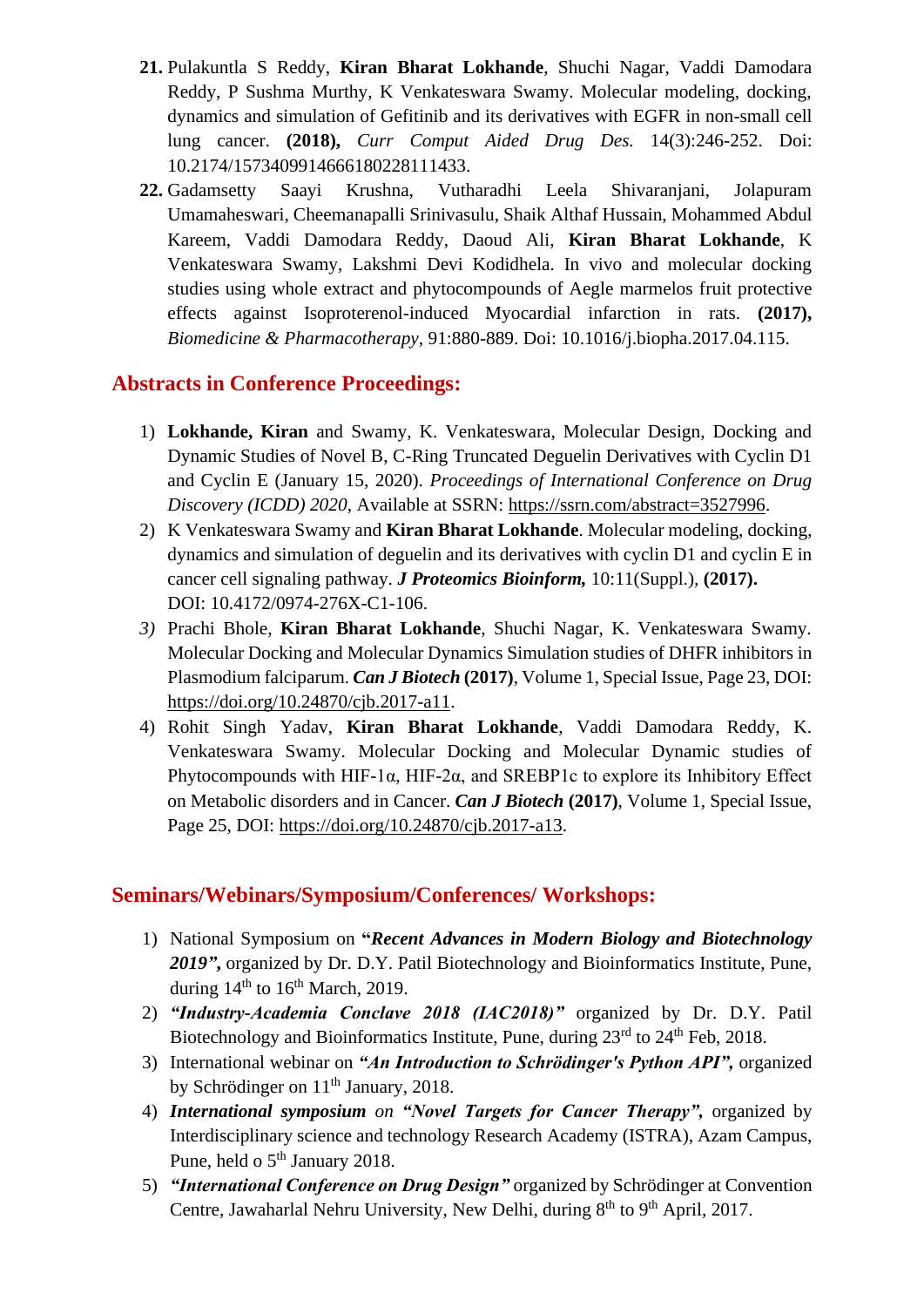- 6) Workshop on *"Free Energy Perturbations (FEP) for prediction of accurate binding affinity-FEP+, Automated application to build, validate and deploy predictive QSAR models-AutoQSAR, Hydration Thermodynamics-WaterMap, and Efficient mining of protein-ligand complexes based on geometry from biological database-PLDB"* organized by Schrödinger at Convention Centre, Jawaharlal Nehru University, New Delhi, on  $7<sup>th</sup>$  April, 2017.
- 7) *"Schrödinger's 5th European Life Science Boot camp - a series of interactive webinars"* These workshops included training on the following tools: Small-Molecule Drug Discovery Suite, Maestro 11, Pharmacophore Modeling with Phase, Polypeptide docking with Glide, and Lead Optimization with WaterMap and FEP+, during  $20<sup>th</sup>$ March to  $24<sup>th</sup>$  March, 2017.
- 8) Webinar on **"***Introduction to Cresset science and software foe academics\_2017"* organized by Cresset on 21<sup>st</sup> March, 2017.
- 9) National Symposium on **"***Recent Advances in Modern Biology and Biotechnology*  2017", organized by Dr. D.Y. Patil Biotechnology and Bioinformatics Institute, Pune, during  $16<sup>th</sup>$  to  $17<sup>th</sup>$  March, 2017.
- 10) International webinar on *"Lead Optimization with FEP+: Innovation in 2017 and Sneak Peek at 2017",* Schrödinger's 2017 Spring Seminar Series, Organized by Schrödinger on 7<sup>th</sup> March, 2017.
- 11) International webinar on *"Maestro 11: What's New in 2017",* Schrödinger's 2017 Spring Seminar Series, organized by Schrödinger on 2nd March, 2017.
- 12) International webinar on *"Lead Optimization with FEP+: Innovation in 2017 and Sneak Peek at 2017"*, Schrödinger's 2017 Spring Seminar Series, organized by Schrödinger on  $28<sup>th</sup>$  February, 2017.

#### **Technical Abstracts/Oral/Poster presentations:**

- 1) **Kiran Bharat Lokhande\*** and K. Venkateswara Swamy. *"Molecular Design, Docking and Dynamic Studies of Novel B, C-Ring Truncated Deguelin Derivatives with Cyclin D1 and Cyclin E"*. International conference on Drug Discovery (ICDD) 2020, organized by Schrödinger Inc, USA in collaboration with BITS Hyderabad, Hyderabad, during Feb 29<sup>th</sup>- March 2<sup>nd</sup>, 2020.
- 2) **Kiran Bharat Lokhande\*** and K. Venkateswara Swamy. **"***Structural Basis for Depletion of HIF-1α by Deguelin and its Derivatives in Cancer"* Organized by NextGen Genomics, Biology, Bioinformatics and Technologies (NGBT 2019) Conference at Taj Land End during Sep  $30<sup>th</sup> - Oct 2<sup>nd</sup>$ , 2019.
- 3) Sayali Doiphode\*, **Kiran Bharat Lokhande** and K. Venkateswara Swamy. "*In silico molecular interaction studies of lead compounds with Cytidine/Uridine monophosphate kinase 2 (CMPK2) and Thioredoxin Interacting Protein (TXNIP)".* Organized by NextGen Genomics, Biology, Bioinformatics and Technologies (NGBT 2019) Conference at Taj Land End during Sep  $30<sup>th</sup> - Oct 2<sup>nd</sup>$ , 2019.
- 4) Khushboo Pandey\*, **Kiran Bharat Lokhande**, Arvind Goja and Shuchi Nagar. **"***Selection of novel aromatase inhibitors using molecular docking studies",* in Accelerating Biology-2019, C-DAC, Pune, organized by Indian Institutes of Science Education and Research (IISER), Pune, during  $5<sup>th</sup> - 7<sup>th</sup>$  Feb. 2019.
- 5) Sangeeta Ballav\*, **Kiran Bharat Lokhande**, Nachiket Thosar, Nishant Lodha, K. Venkateswara Swamy and Soumya Basu. *"In silico studies of Kaempferol, Quercetin, Resveratrol and their derivatives with PPAR-γ as a therapeutic target in cancer,"* in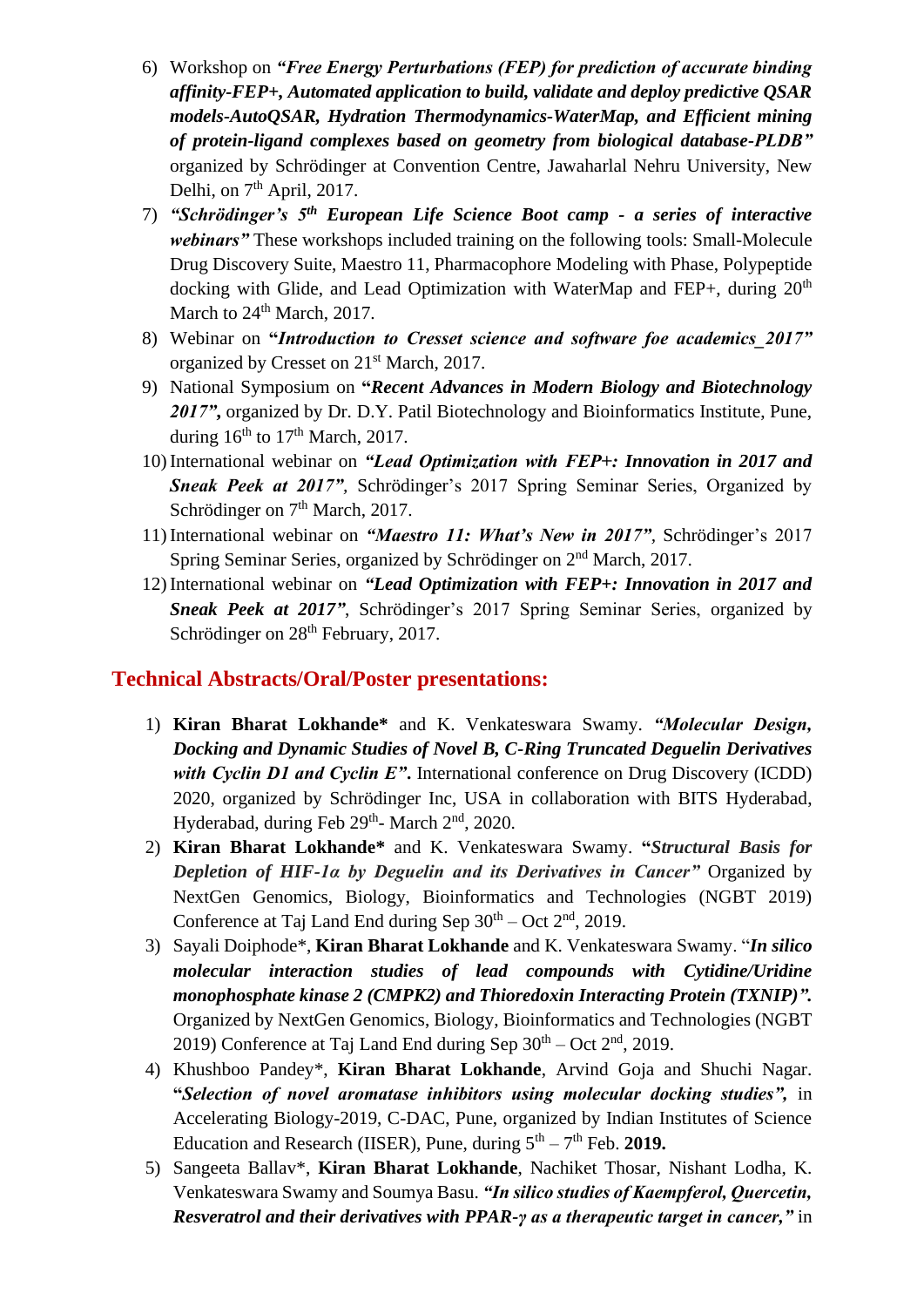XLII All India Cell Biology Conference and 2nd international conference- The Cell in Action: Trends in Cell and Molecular Biology. Organized by All India Cell Biology Society, at Department of Biological Sciences, BITS Pilani, K K Birla Goa campus. 21st – 23rd Dec. **2018.**

- 6) **Kiran Bharat Lokhande\***, Sangeeta Ballav, Rohit Singh Yadav, Amit Ranjan, K. Venkateswara Swamy and Soumya Basu. *"Studies of Kaempferol, Quercetin, Resveratrol and their derivatives with PPAR-gamma as a therapeutic target in cancer: An in silico Approach"* in Indo-Australia Symposium on "Epithelial-Mesenchymal Transition" held on 24th October **2018** at National Centre for Cell Science, Pune, India.
- 7) **Kiran Bharat Lokhande\*** and K. Venkateswara Swamy. *"Structural basis for pAkt, TNFR1, TRADD receptors and anti-cancer activity of Deguelin and its derivatives",*  organized by NextGen Genomics, Biology, Bioinformatics and Technologies (NGBT) Conference, SciGenom Research Foundation (SGRF) at Fairmont Jaipur, India. 30<sup>th</sup> Oct.  $-2^{nd}$  Nov. 2018.
- 8) Mayuri Hendricks\*, **Kiran Bharat Lokhande** and K. Venkateswara Swamy. *"Integrated Homology Modelling and In-Silico Analysis of CPA3",* organized by NextGen Genomics, Biology, Bioinformatics and Technologies (NGBT) Conference, SciGenom Research Foundation (SGRF) at Fairmont Jaipur, India.  $30<sup>th</sup> Oct. - 2<sup>nd</sup> Nov.$ **2018.**
- 9) Diksha Patil\*, **Kiran Bharat Lokhande** and K. Venkateswara Swamy*. "In silico studies on the inhibitory mechanism of JQ1 and its derivatives in Anaplastic Thyroid Cancer against DNA replication licensing factor (MCM5)"***,** organized by NextGen Genomics, Biology, Bioinformatics and Technologies (NGBT) Conference, SciGenom Research Foundation (SGRF) at Fairmont Jaipur, India.  $30<sup>th</sup> Oct. - 2<sup>nd</sup> Nov.$ **2018.**
- 10) Alquama Lokhandwala\*, **Kiran Bharat Lokhande** and K. Venkateswara Swamy. *"In silico studies on the inhibitory mechanism of Carmofur and its derivatives in pediatric Gliobastoma against Acid Ceramidase (ASAH1)",* organized by NextGen Genomics, Biology, Bioinformatics and Technologies (NGBT) Conference, SciGenom Research Foundation (SGRF) at Fairmont Jaipur, India.  $30<sup>th</sup> Oct. - 2<sup>nd</sup> Nov.$ **2018**.
- 11) Ajinkya Sunil Mehere**\*** , Amresh Kumar Yadav, **Kiran Bharat Lokhande** and K. Venkateswara Swamy*. "Molecular Modeling and Docking Studies of Aromatase Inhibitors with Aromatase for ERP Breast Cancer*<sup>"</sup> in 86<sup>th</sup> Conference of Society of Biological Chemists (SBC) - Emerging Discoveries in Health and Agricultural Sciences organized by School of Life Sciences, Jawaharlal Nehru University, New Delhi, during  $16^{th} - 19^{th}$  Nov., **2017.**
- 12) K. Venkateswara Swamy**\*** and **Kiran Bharat Lokhande***. "Molecular modeling, docking, dynamics and simulation of Deguelin and its derivatives with cyclin D1 and cyclin E in cancer cell signaling pathway*", in  $9<sup>th</sup>$  International Conference and Expo on Proteomics and Molecular Medicine  $\&$  9<sup>th</sup> International Conference on Bioinformatics, at France, Paris.  $13<sup>th</sup> - 15<sup>th</sup>$  Nov., **2017.**
- 13)Rohit Singh Yadav**\*** , **Kiran Bharat Lokhande**, Vaddi Damodara Reddy, K. Venkateswara Swamy*. "Molecular docking and Molecular Dynamics studies of phytocompounds with HIF-1α, HIF-2α and Srebp1c to explore its inhibitory effect on metabolic disorder and in cancer"***,** in 2017 NextGen Genomics, Biology,